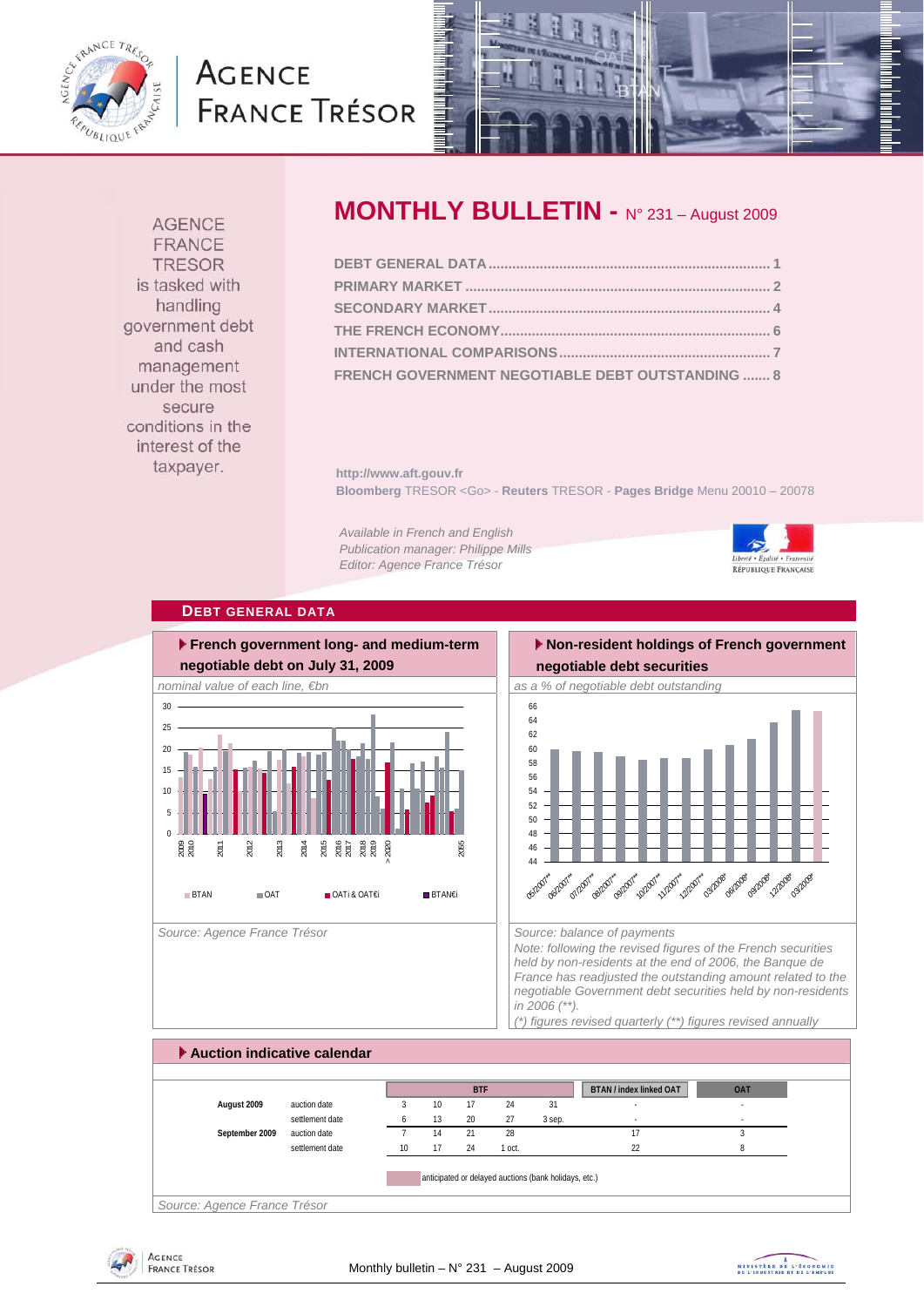#### **PRIMARY MARKET**



00.00.0

#### **▶ OATs and BTANs issues and cumulative total on July 31, 2009**



*\* nominal value* 

*Source: Agence France Trésor* 



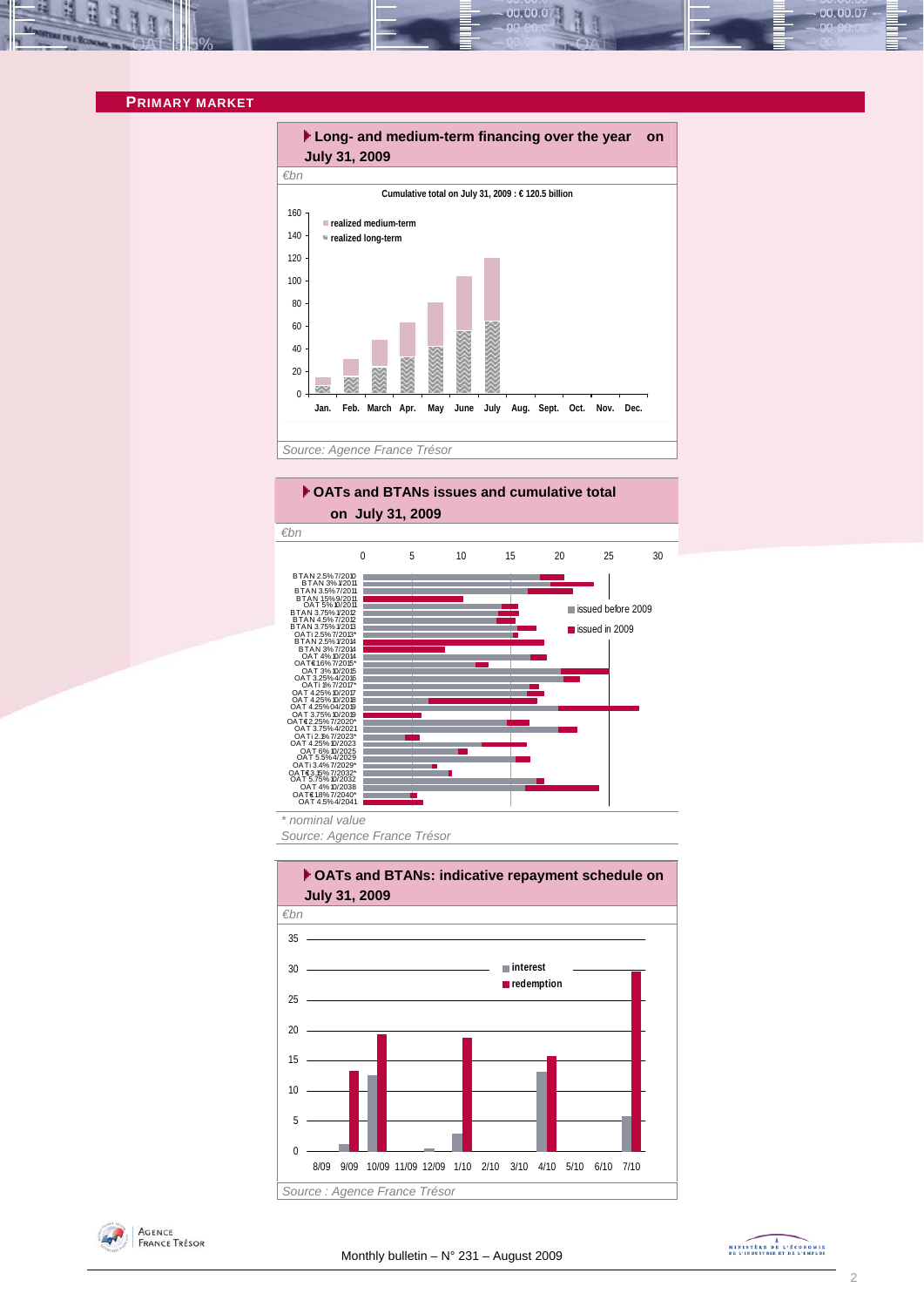## **OAT and BTAN auctions – July 2009**

#### *€m*

11

|                               | OAT 7 years | OAT 10 years         | BTAN 2 years | <b>BTAN 3 years</b> | <b>BTAN 5 years</b> | OAT€i 11 years | OATi 20 years       | OAT€i 31 years |
|-------------------------------|-------------|----------------------|--------------|---------------------|---------------------|----------------|---------------------|----------------|
|                               | 4/25/2016   | 10/25/2019           | 9/12/2011    | 1/12/2012           | 7/12/2014           | 7/25/2020      | 7/25/2029           | 7/25/2040      |
|                               | 3,25%       | 3,75%                | 1,50%        | 3,75%               | 3,00%               | 2,25%          | 3,40%               | 1,80%          |
| Auction date                  | 7/2/2009    | 7/2/2009             | 7/16/2009    | 7/16/2009           | 7/16/2009           | 7/16/2009      | 7/16/2009           | 7/16/2009      |
| Settlement date               | 7/7/2009    | 7/7/2009             | 7/21/2009    | 7/21/2009           | 7/21/2009           | 7/21/2009      | 7/21/2009           | 7/21/2009      |
| Amount announced              |             | $< 6.000 -- 7.000 >$ |              | $< 6.000 - 7.500 >$ |                     |                | $< 1.000 - 1.500 >$ |                |
| Bid amount                    | 3,340       | 8.720                | 6,300        | 3.875               | 6.865               | 1.315          | 0,516               | 0,684          |
| Amount served                 | 1,315       | 5,120                | 3,040        | 0,800               | 3,615               | 0,660          | 0,190               | 0,346          |
| of which: NCTs before auction | 0           | 0                    | 0            | 0                   | 0                   | 0              | 0                   | 0              |
| NCTs after auction            | 204         | 768                  | 0            | $\theta$            | $\mathcal O$        | 0              | 0                   | 0,015          |
| <b>Total issued amount</b>    | 1,519       | 5,888                | 3,040        | 0,800               | 3,615               | 0,660          | 0,190               | 0,361          |
| Bid-to-cover ratio            | 2.54        | 1.70                 | 2.07         | 4,84                | 1.90                | 1.99           | 2,72                | 1.98           |
| Weighted average price        | 100,47%     | 99,37%               | 100,06%      | 105,10%             | 101.09%             | 103,75%        | 125,57%             | 94,63%         |
| Yield to maturity             | 3,17%       | 3,82%                | 1.47%        | 1,63%               | 2,76%               | 1,87%          | 1,86%               | 2,04%          |
| Indexation coefficient*       | $\sim$      | $\sim$               | $\sim$       | $\sim$              | $\sim$              | 1,12482        | 1.17412             | 1,05570        |
| * as of the settlement date   |             |                      |              |                     |                     |                |                     |                |
|                               |             |                      |              |                     |                     |                |                     |                |
|                               |             |                      |              |                     |                     |                |                     |                |

00.00.0

 *Source: Agence France Trésor* 

|                            | <b>BTF</b> | <b>BTF</b> | <b>BTF</b> | <b>BTF</b> | <b>BTF</b> | <b>BTF</b> |
|----------------------------|------------|------------|------------|------------|------------|------------|
|                            | 1 month    | 2 month    | 3 month    | 4 month    | 6 month    | 1 year     |
| <b>Auction date</b>        |            |            | 7/6/2009   | 7/6/2009   | 7/6/2009   | 7/6/2009   |
| Settlement date            |            |            | 7/9/2009   | 7/9/2009   | 7/9/2009   | 7/9/2009   |
| Maturity                   |            |            | 10/1/2009  | 11/5/2009  | 12/3/2009  | 7/1/2010   |
| <b>Total issued amount</b> |            |            | 3.975      | 1.925      | 2,039      | 2,841      |
| Weighted average rate      |            |            | 0.473%     | 0.562%     | 0.605%     | 0.765%     |
| <b>Auction date</b>        |            | 7/13/2009  | 7/13/2009  | 7/13/2009  |            | 7/13/2009  |
| Settlement date            |            | 7/16/2009  | 7/16/2009  | 7/16/2009  |            | 7/16/2009  |
| Maturity                   |            | 9/17/2009  | 10/15/2009 | 11/19/2009 |            | 7/1/2010   |
| <b>Total issued amount</b> |            | 2,155      | 3.849      | 1,630      |            | 3,045      |
| Weighted average rate      |            | 0,381%     | 0.449%     | 0,486%     |            | 0,722%     |
| <b>Auction date</b>        |            | 7/20/2009  | 7/20/2009  |            | 7/20/2009  | 7/20/2009  |
| Settlement date            |            | 7/23/2009  | 7/23/2009  |            | 7/23/2009  | 7/23/2009  |
| Maturity                   |            | 9/10/2009  | 10/15/2009 |            | 1/28/2010  | 7/1/2010   |
| <b>Total issued amount</b> |            | 2.168      | 4,384      |            | 2,767      | 2,208      |
| Weighted average rate      |            | 0.348%     | 0.365%     |            | 0.515%     | 0.709%     |
| <b>Auction date</b>        |            | 7/27/2009  | 7/27/2009  | 7/27/2009  | 7/27/2009  |            |
| Settlement date            |            | 7/30/2009  | 7/30/2009  | 7/30/2009  | 7/30/2009  |            |
| Maturity                   |            | 9/10/2009  | 10/29/2009 | 12/17/2009 | 1/28/2010  |            |
| <b>Total issued amount</b> |            | 2,185      | 4,429      | 1,700      | 2,244      |            |
| Weighted average rate      |            | 0,350%     | 0,398%     | 0,487%     | 0,523%     |            |

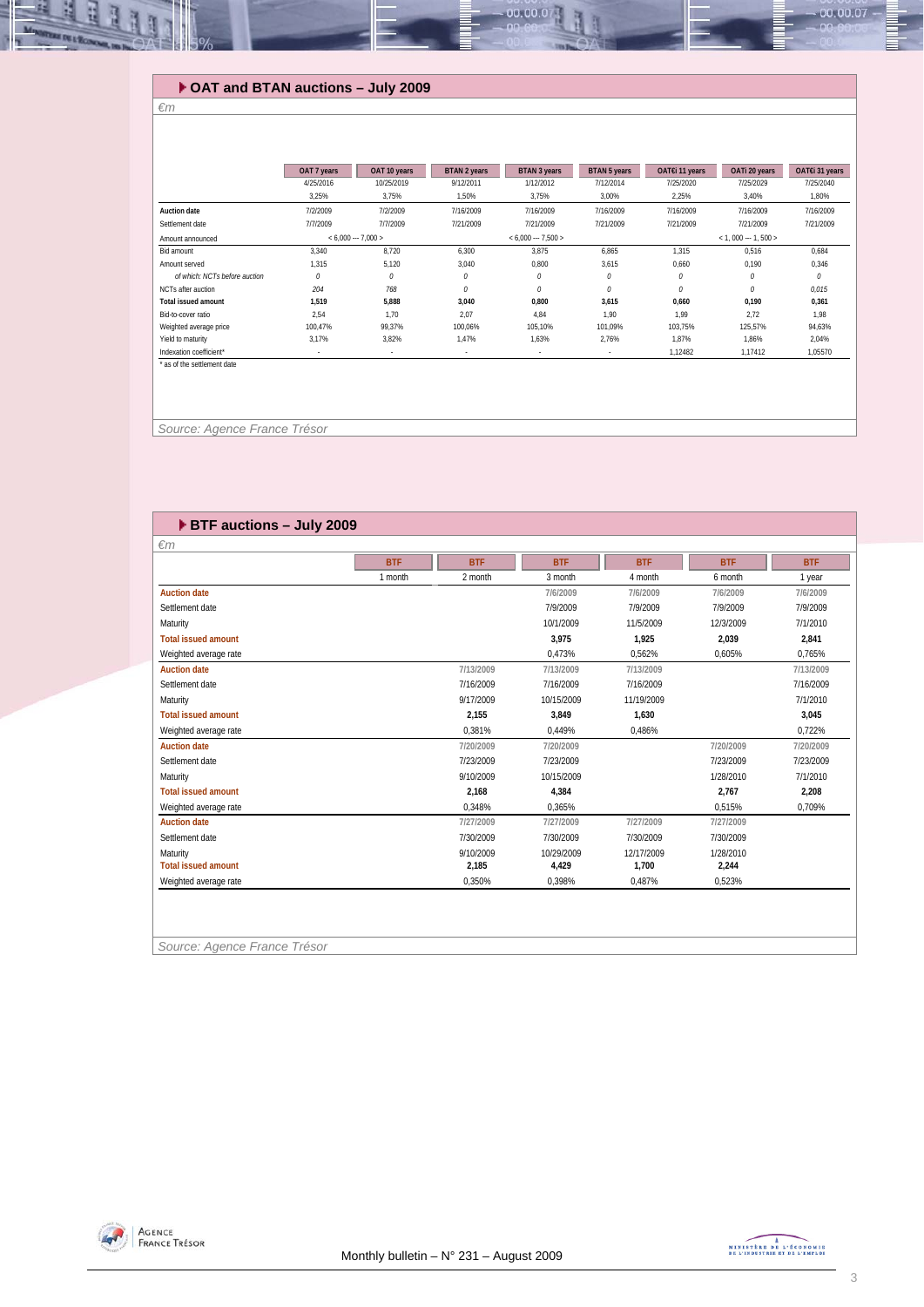







*(1) difference between the yield of the OAT 4% April 2013 and the yield of the OATi 2.5% July 2013 (2) difference between the yield of the OAT 5% April 2012 and the yield of the OAT€i 3% July 2012 (3) difference between the yield of the OAT 5.5% April 2029 and the yield of the OATi 3.4% July 2029 (4) difference between the yield of the OAT 5.75% October 2032 and the yield of the OAT€i 3.15% July 2032* 

| Negotiable government debt and swaps    |          |          |         |          |         |         |          |             |             |
|-----------------------------------------|----------|----------|---------|----------|---------|---------|----------|-------------|-------------|
| $\varepsilon$ bn                        |          |          |         |          |         |         |          |             |             |
|                                         | end      | end      | end     | end      | end     | end     | end      | end of June | end of July |
|                                         | 2002     | 2003     | 2004    | 2005     | 2006    | 2007    | 2008     | 2009        | 2009        |
| Negotiable government debt              |          |          |         |          |         |         |          |             |             |
| outstanding                             | 717      | 788      | 833     | 877      | 877     | 921     | 1,017    | 1,121       | 1,116       |
| OAT                                     | 478      | 512      | 552     | 593      | 610     | 641     | 681      | 711         | 704         |
| <b>BTAN</b>                             | 151      | 167      | 184     | 189      | 200     | 202     | 198      | 228         | 218         |
| <b>BTF</b>                              | 88       | 109      | 97      | 95       | 66      | 78      | 138      | 182         | 194         |
| <b>Swaps outstanding</b>                | 61       | 61       | 61      | 52       | 44      | 42      | 28       | 25          | 25          |
| Average maturity of the negotiable debt |          |          |         |          |         |         |          |             |             |
| before swaps                            | 5 years  | 5 years  | 6 years | 6 years  | 7 years | 7 years | 6 years  | 6 years     | 6 years     |
|                                         | 343 days | 297 days | 79 days | 267 days | 45 days | 51 days | 292 days | 267 days    | 296 days    |
| after swaps                             | 5 years  | 5 years  | 6 years | 6 years  | 7 years | 7 years | 6 years  | 6 years     | 6 years     |
|                                         | 266 days | 235 days | 33 days | 228 days | 16 days | 29 days | 276 days | 253 days    | 282 days    |
|                                         |          |          |         |          |         |         |          |             |             |
|                                         |          |          |         |          |         |         |          |             |             |
| Source: Agence France Trésor            |          |          |         |          |         |         |          |             |             |

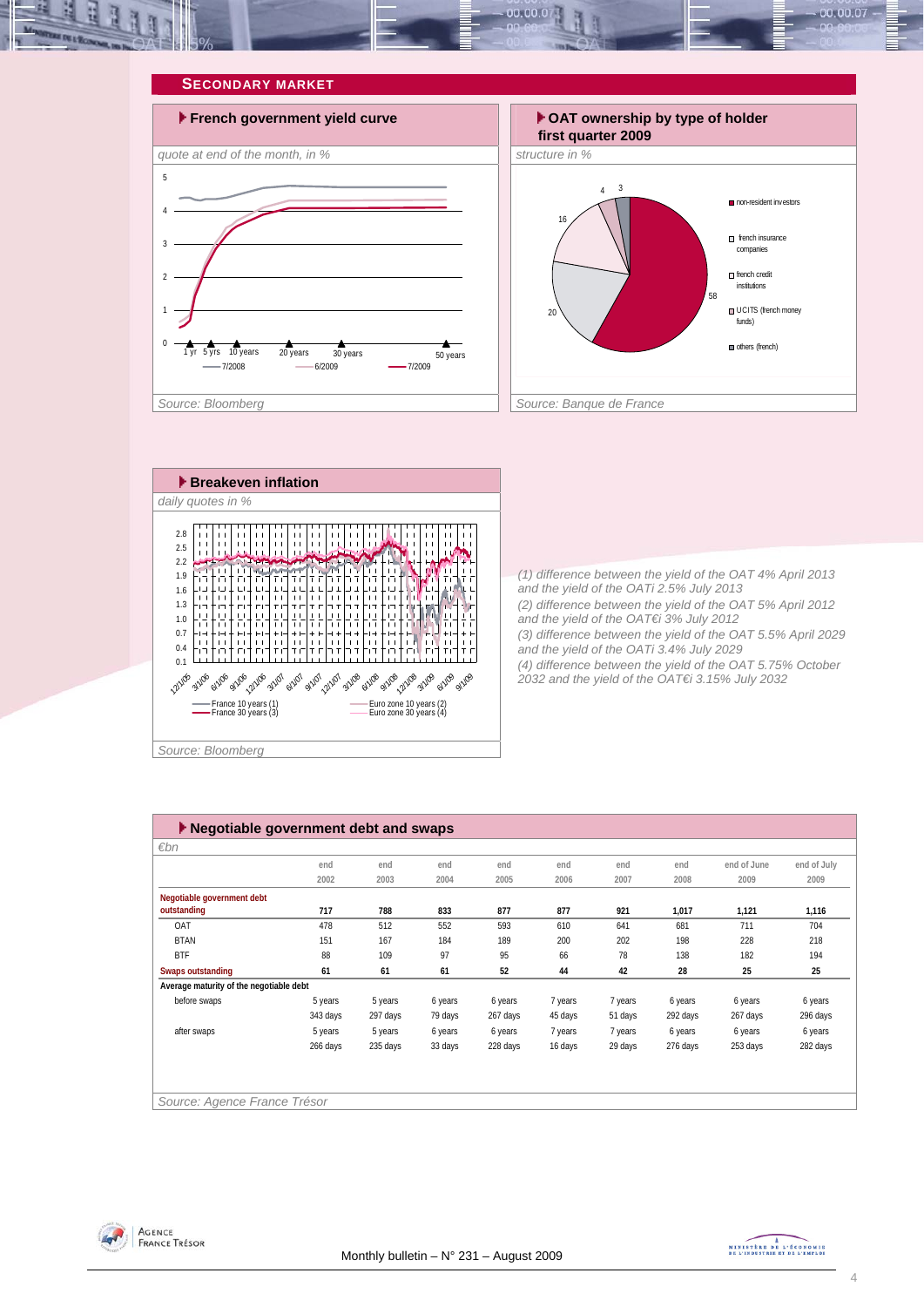

 $00.00.0$ 







MINISTÈRE DE L'ÉCONOMIE<br>DE L'INDUSTRIE ET DE L'EMPLOI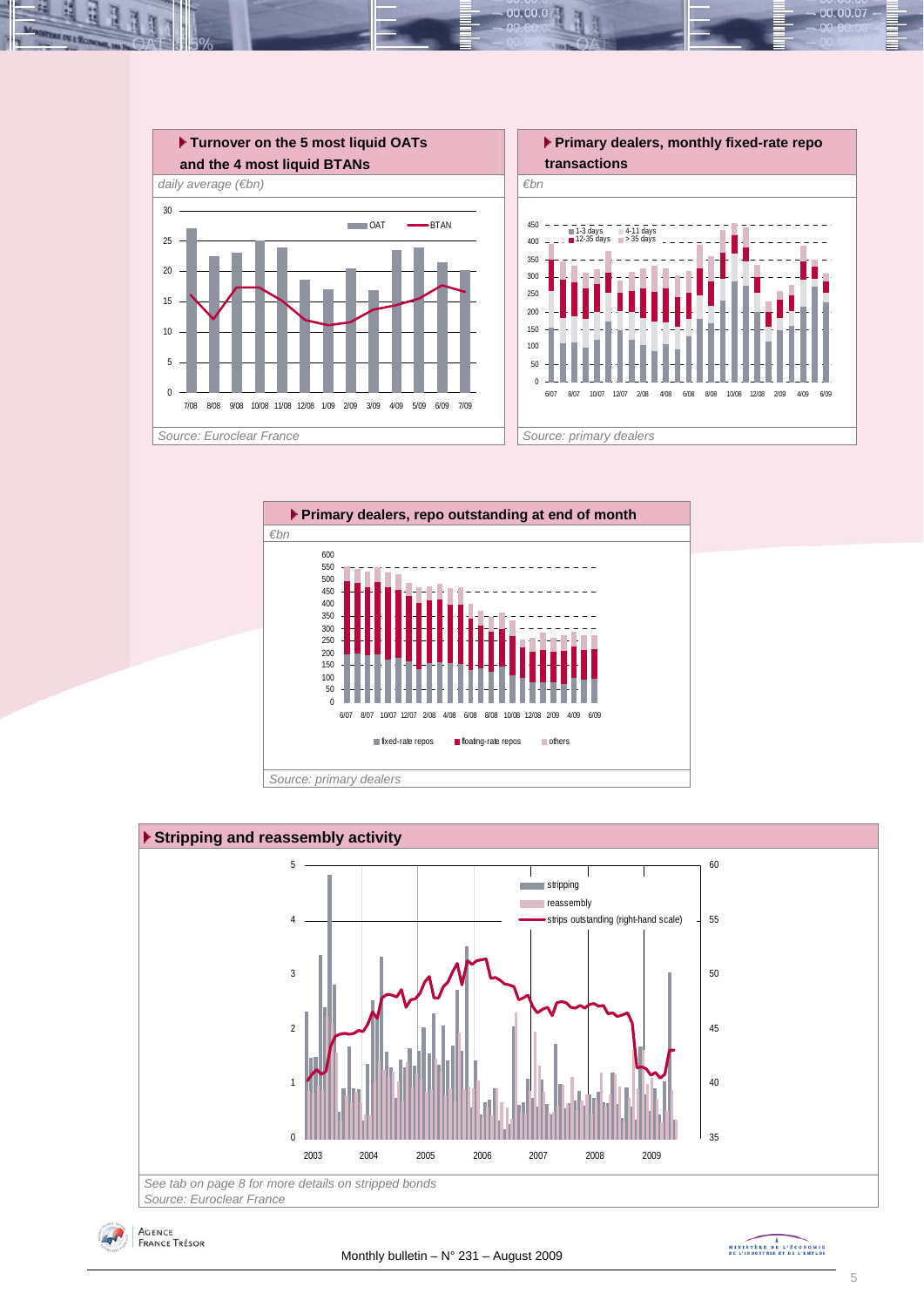

## **THE FRENCH ECONOMY**

| $\blacktriangleright$ Macro-economic forecast |        |        |        |  |  |  |  |  |
|-----------------------------------------------|--------|--------|--------|--|--|--|--|--|
| Real growth rate as a %                       |        |        |        |  |  |  |  |  |
|                                               | 2008   | 2009   | 2010   |  |  |  |  |  |
| French GDP                                    | 0.4    | $-3.0$ | 0.5    |  |  |  |  |  |
| Household consumption                         | 1,1    | 0.3    | 0.7    |  |  |  |  |  |
| <b>Business investment</b>                    | 2,6    | $-9.4$ | $-1.2$ |  |  |  |  |  |
| Exports                                       | $-0.2$ | $-9.8$ | $-0.9$ |  |  |  |  |  |
| <b>Imports</b>                                | 0.8    | $-7.5$ | 0.6    |  |  |  |  |  |
| Consumer prices                               | 2.8    | 0.4    | 1.2    |  |  |  |  |  |
| (on an annual average basis)                  |        |        |        |  |  |  |  |  |
|                                               |        |        |        |  |  |  |  |  |

#### **Execent economic indicators**

| Industrial output*, year-on-year       | $-12.8%$      | 6/2009     |
|----------------------------------------|---------------|------------|
| Household consumption*, year-on-year   | 1.2%          | 6/2009     |
| Unemployment rate (ILO)                | 8.7%          | 3/2009     |
| Consumer prices, year-on-year          |               |            |
| all items                              | $-0.7%$       | 7/2009     |
| all items excluding tobacco            | $-0.7%$       | 7/2009     |
| Trade balance, fob-fob, sa             | $-4.0$ FUR bn | 6/2009     |
| п                                      | $-3.1$ FUR bn | 5/2009     |
| Current account balance, sa            | $-3.5$ FUR bn | 6/2009     |
| п<br>u                                 | $-2.3$ EUR bn | 5/2009     |
| 10-year constant maturity rate (TEC10) | 3.55%         | 07/31/2009 |
| 3-month interest rate (Euribor)        | 0.893%        | 07/31/2009 |
| EUR / USD                              | 1.4138        | 07/31/2009 |
| EUR / JPY                              | 135.33        | 07/31/2009 |
| *manufactured goods -                  |               |            |

Source: Ministry of the Economy, Industry and Employment

*Source: Insee; Ministry of the Economy, Industry and Employment; Banque de France* 





| ► Government budget monthly position                                     |          |          |          |                   |          |  |  |  |  |
|--------------------------------------------------------------------------|----------|----------|----------|-------------------|----------|--|--|--|--|
| €bn                                                                      |          |          |          |                   |          |  |  |  |  |
|                                                                          |          |          |          |                   |          |  |  |  |  |
|                                                                          |          |          |          | end of June level |          |  |  |  |  |
|                                                                          | 2007     | 2008     | 2007     | 2008              | 2009     |  |  |  |  |
| General budget                                                           |          |          |          |                   |          |  |  |  |  |
| balance                                                                  | $-38,19$ | $-56,99$ | $-14,91$ | $-17,33$          | $-63,23$ |  |  |  |  |
| revenue                                                                  | 299,22   | 291,12   | 152,01   | 156,13            | 117,32   |  |  |  |  |
| expenditure                                                              | 337,41   | 348,11   | 166,92   | 173,46            | 180,55   |  |  |  |  |
| Balance of special                                                       |          |          |          |                   |          |  |  |  |  |
| Treasury accounts                                                        | $-0,21$  | 0,40     | $-15,64$ | $-15,48$          | $-23,36$ |  |  |  |  |
| General budget                                                           |          |          |          |                   |          |  |  |  |  |
| outturn                                                                  | $-38.40$ | $-56.59$ | $-30.55$ | $-32.81$          | $-86.59$ |  |  |  |  |
|                                                                          |          |          |          |                   |          |  |  |  |  |
| Source: Ministry of the Budget, Public Accounts and the Civil<br>Service |          |          |          |                   |          |  |  |  |  |
| for more information: http://www.budget.gouv.fr/                         |          |          |          |                   |          |  |  |  |  |





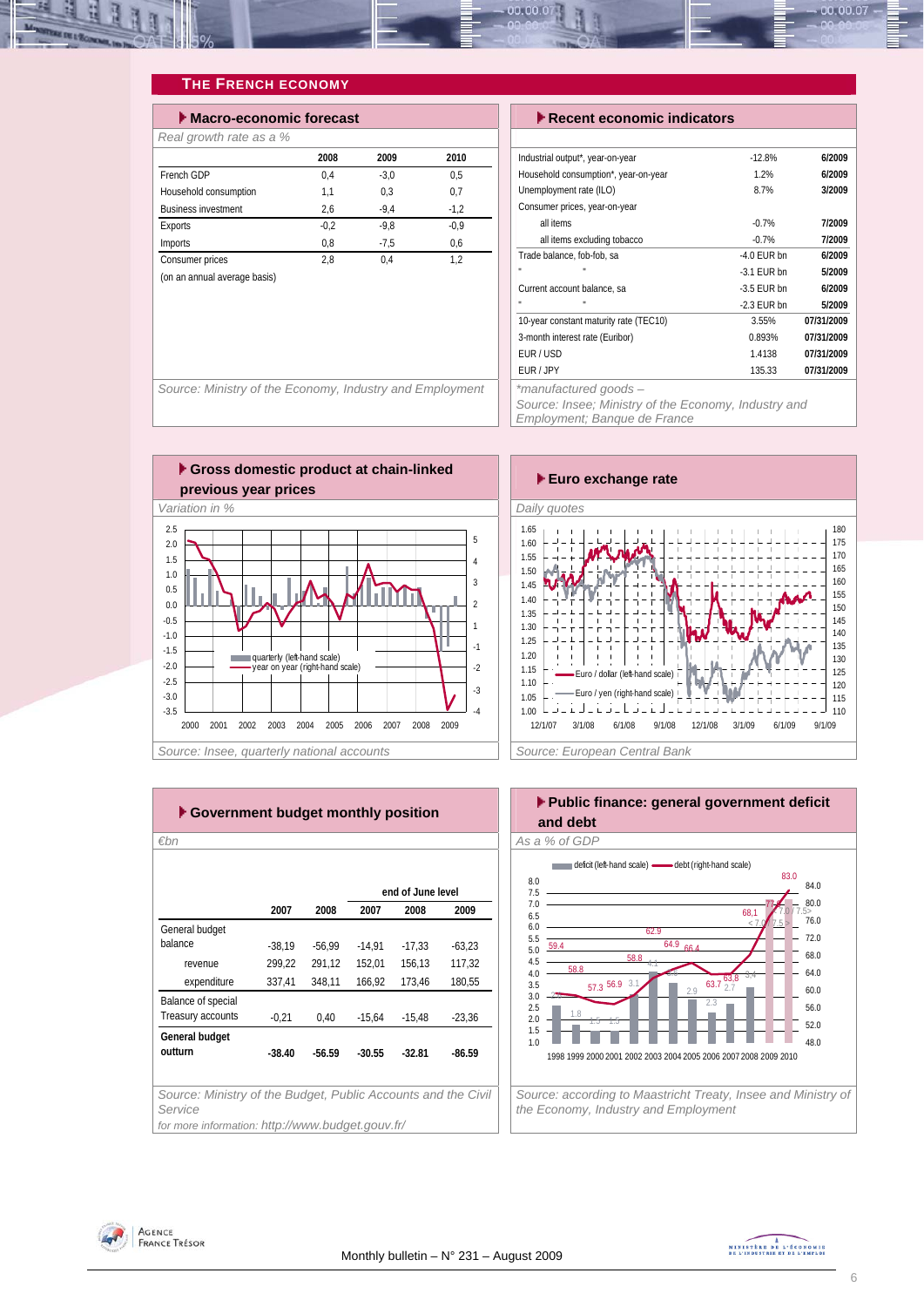|    | Timetable for the release of French economic indicators   |    |                                                            |  |  |  |  |  |
|----|-----------------------------------------------------------|----|------------------------------------------------------------|--|--|--|--|--|
|    | August 2009                                               |    | September 2009                                             |  |  |  |  |  |
| 7  | Gross foreign exchange reserves in July                   | 4  | Central government budget: statement at end of July        |  |  |  |  |  |
|    | Foreign trade in June                                     | 10 | Industrial output in July                                  |  |  |  |  |  |
| 10 | Industrial output in June                                 | 10 | Payroll employment: final results Q2-2009                  |  |  |  |  |  |
| 11 | Central government budget: statement at end of June       | 15 | Consumer prices: index for August                          |  |  |  |  |  |
| 12 | Consumer prices: provisional index for July               | 15 | Balance of payments in July                                |  |  |  |  |  |
| 12 | Balance of payments in June                               | 18 | Wages: final statistics Q2-2009                            |  |  |  |  |  |
| 13 | Quarterly national accounts: first results Q2-2009        | 23 | Household consumption of manufactured goods in July/August |  |  |  |  |  |
| 14 | Payroll employment: provisional results Q2-2009           | 23 | Industrial trends: monthly survey for September            |  |  |  |  |  |
| 14 | Wages: provisional statistics Q2-2009                     | 25 | Quarterly national accounts: final results Q2-2009         |  |  |  |  |  |
| 25 | New building starts in July                               | 23 | Household confidence survey: September survey              |  |  |  |  |  |
| 25 | Sales of new dwelling units: Q2-2009                      | 24 | Job seekers in August                                      |  |  |  |  |  |
| 26 | Job seekers in July                                       | 30 | Industrial producer prices: July/August index              |  |  |  |  |  |
| 28 | Industrial investments: July survey                       |    |                                                            |  |  |  |  |  |
| 31 | Net foreign exchange reserves un July                     |    |                                                            |  |  |  |  |  |
|    | Harmonized index of consumer prices - Eurozone (Eurostat) |    |                                                            |  |  |  |  |  |
|    | Index for July: August 14                                 |    |                                                            |  |  |  |  |  |
|    | Index for August: September 16                            |    |                                                            |  |  |  |  |  |

00.00.07

# **INTERNATIONAL COMPARISONS**





H

 $-00.00.07 -$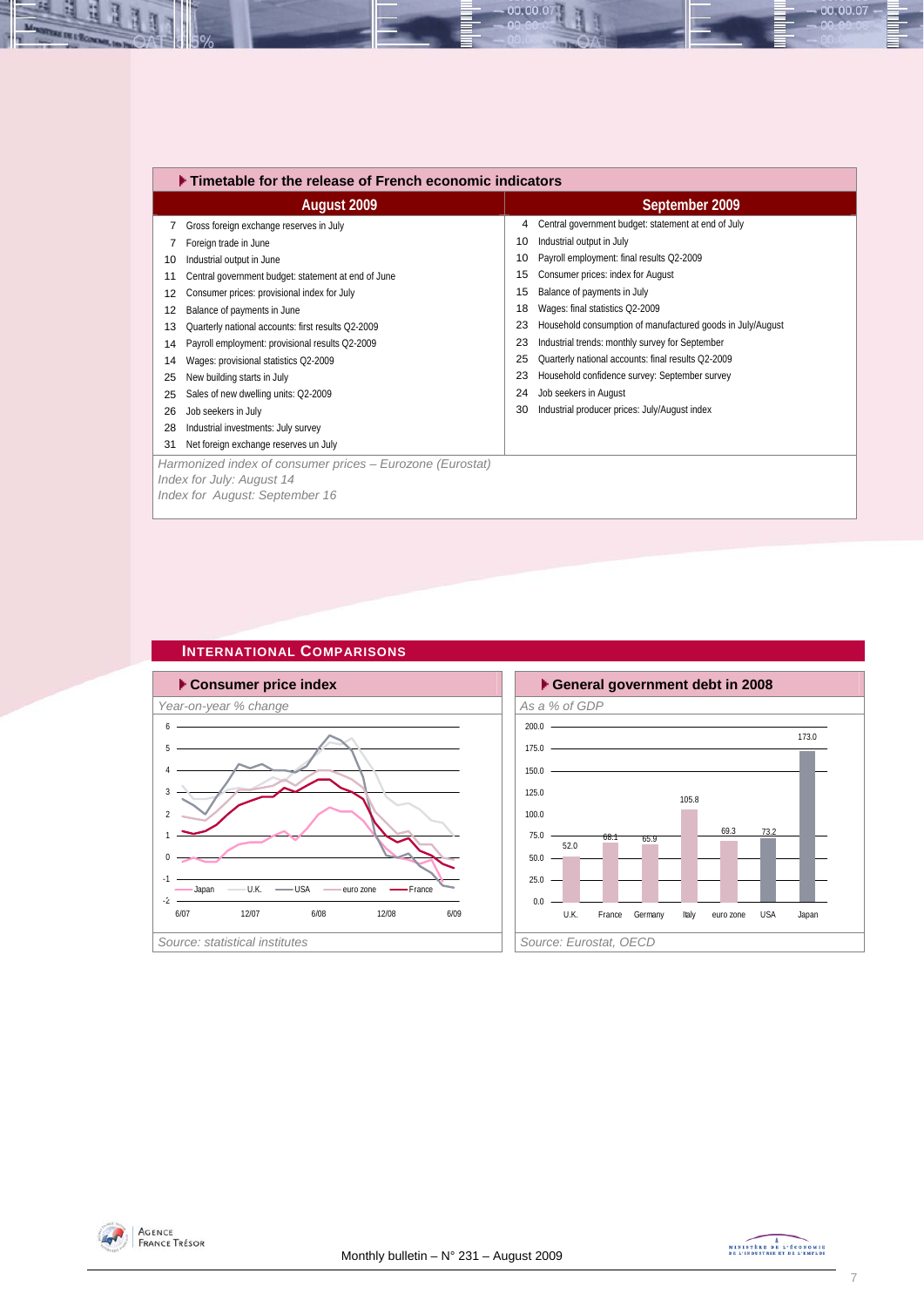#### **FRENCH GOVERNMENT NEGOTIABLE DEBT OUTSTANDING -** *DETTE NEGOCIABLE DE L'ETAT*

#### **OAT au 31 juillet 2009** */ fungible Treasury bonds at July 31, 2009*

| <b>CODE ISIN</b><br>Euroclear France | Libellé de l'emprunt /<br>Bond        | Encours / Outstanding            | indexation coefficient | Coefficient d'indexation / Valeur nominale/ démembré<br>/stripped<br>face value |                         | <b>CODE ISIN</b><br><b>Euroclear France</b> | Libellé de l'emprunt /<br>Bond                   | Encours / Outstanding                | Coefficient d'indexation<br>/ indexation coefficient | Valeur nominale/ face value | démembré<br>/stripped |
|--------------------------------------|---------------------------------------|----------------------------------|------------------------|---------------------------------------------------------------------------------|-------------------------|---------------------------------------------|--------------------------------------------------|--------------------------------------|------------------------------------------------------|-----------------------------|-----------------------|
|                                      | Échéance 2009                         | 19 224 137 038                   |                        |                                                                                 |                         |                                             | Échéance 2019                                    | 42 751 468 664                       |                                                      |                             |                       |
| FR0000186199                         | OAT 4% 25 octobre 2009                | 19 224 137 038                   |                        |                                                                                 | 425 533 000             | FR0000189151                                | OAT 4.25% 25 avril 2019                          | 28 002 000 000                       |                                                      |                             | 206 790 000           |
|                                      | Échéance 2010                         | 31 642 742 970                   |                        |                                                                                 |                         | FR0000570921                                | OAT 8,5% 25 octobre 2019                         | 8 844 392 893                        |                                                      |                             | 3 943 786 000         |
| FR0000186603                         | OAT 5,5% 25 avril 2010                | 15 791 719 352                   |                        |                                                                                 | 505 720 000             | FR0010776161                                | OAT 3,75% 25 octobre 2019                        | 5 888 000 000                        |                                                      |                             | $\mathbf{0}$          |
| FR0000187023                         | OAT 5,5% 25 octobre 2010              | 15 851 023 618                   |                        |                                                                                 | 876 783 000             | FR0000570954 C                              | ETAT 9,82% 31 décembre 2019                      | 17 075 771 (2)                       |                                                      | (6692154)                   |                       |
|                                      | Échéance 2011                         | 52 100 879 872                   |                        |                                                                                 |                         |                                             | Échéance 2020                                    | 18 988 087 560                       |                                                      |                             |                       |
| FR0000570731                         | OAT 6,5% 25 avril 2011                | 19 572 445 710                   |                        |                                                                                 | 781 930 000             | FR00100505591                               | OATEI 2,25% 25 juillet 2020                      | 18 988 087 560 (1)                   | 1,12502                                              | (16 878 000 000)            | $\Omega$              |
| FR00100943751                        | OATi 1,6% 25 juillet 2011             | 16 873 547 830 (1)               | 1.10191                | (15 313 000 000)                                                                | $\Omega$                |                                             | Échéance 2021                                    | 21 677 000 000                       |                                                      |                             |                       |
| FR0000187874                         | OAT 5% 25 octobre 2011                | 15 654 886 332                   |                        |                                                                                 | 309 091 000             | FR0010192997                                | OAT 3,75% 25 avril 2021                          | 21 677 000 000                       |                                                      |                             | 370 618 000           |
|                                      | Échéance 2012                         | 59 058 930 543                   |                        |                                                                                 |                         |                                             | Échéance 2022                                    | 1 243 939 990                        |                                                      |                             |                       |
| FR0000188328                         | OAT 5% 25 avril 2012                  | 17 169 110 580                   |                        |                                                                                 | 513 450 000             | FR0000571044                                | OAT 8,25% 25 avril 2022                          | 1 243 939 990                        |                                                      |                             | 807 750 000           |
| FR00001880131                        | OATEI 3% 25 juillet 2012              | 16 849 999 700 (1)               | 1,16255                | (14 494 000 000)                                                                | $\Omega$                |                                             | Échéance 2023                                    | 33 110 164 213                       |                                                      |                             |                       |
| FR0000188690                         | OAT 4,75% 25 octobre 2012             | 19 554 122 924                   |                        |                                                                                 | 387 296 000             | FR0000571085                                | OAT 8,5% 25 avril 2023                           | 10 606 195 903                       |                                                      |                             | 6 893 325 000         |
| FR0000570780                         | OAT 8,5% 26 décembre 2012             | 5 485 697 339                    |                        |                                                                                 |                         | FR0010585901 I                              | OATi 2,1% 25 juillet 2023                        | 5 890 968 310 (1)                    | 1,03043                                              | (5717000000)                |                       |
|                                      | Échéance 2013                         | 56 398 896 878                   |                        |                                                                                 |                         | FR0010466938                                | OAT 4,25% 25 octobre 2023                        | 16 613 000 000                       |                                                      |                             | 293 902 000           |
| FR0000188989                         | OAT 4% 25 avril 2013                  | 19 827 183 879                   |                        |                                                                                 | 148 150 000             |                                             | Échéance 2025                                    | 10 610 928 118                       |                                                      |                             |                       |
| FR00001889551                        | OATi 2,5% 25 juillet 2013             | 17 596 955 320 (1)               | 1,11955                | (15717882471)                                                                   | $\mathbf{0}$            | FR0000571150                                | OAT 6% 25 octobre 2025                           | 10 610 928 118                       |                                                      |                             | 2 934 677 000         |
| FR0010011130                         | OAT 4% 25 octobre 2013                | 18 974 757 679                   |                        |                                                                                 | 233 620 000             |                                             | Échéance 2028                                    | 16 173 709                           |                                                      |                             |                       |
|                                      | Échéance 2014                         | 37 908 724 224                   |                        |                                                                                 |                         | FR0000571226 C                              | OAT zéro coupon 28 mars 2028                     | 16 173 709 (3)                       |                                                      | (46232603)                  |                       |
| FR0010061242                         | OAT 4% 25 avril 2014                  | 19 254 752 234                   |                        |                                                                                 | 119 375 000             |                                             | Échéance 2029                                    | 25 743 664 803                       |                                                      |                             |                       |
| FR0010112052                         | OAT 4% 25 octobre 2014                | 18 653 971 990                   |                        |                                                                                 | 122 550 000             | FR0000571218                                | OAT 5,5% 25 avril 2029                           | 16 990 880 458                       |                                                      |                             | 2 667 516 000         |
|                                      | Échéance 2015                         | 58 448 764 273                   |                        |                                                                                 |                         | FR00001864131                               | OATi 3,4% 25 juillet 2029                        | 8752784345 (1)                       | 1,17469                                              | (7451144000)                | $\Omega$              |
| FR0010163543                         | OAT 3,5% 25 avril 2015                | 19 388 313 893                   |                        |                                                                                 | 147 650 000             |                                             |                                                  |                                      |                                                      |                             |                       |
| FR00101355251                        | OATEi 1,6% 25 juillet 2015            | 14 020 450 380 (1)               | 1,10241                | (12 718 000 000)                                                                | $\boldsymbol{0}$        | FR00001887991                               | Échéance 2032<br>OAT€i 3,15% 25 juillet 2032     | 28 667 012 730                       |                                                      |                             |                       |
| FR0010216481                         | OAT 3% 25 octobre 2015                | 25 040 000 000                   |                        |                                                                                 | 270 394 000             | FR0000187635                                | OAT 5,75% 25 octobre 2032                        | 10 257 690 130 (1)<br>18 409 322 600 | 1,13987                                              | (8999000000)                | 6 812 599 000         |
|                                      | Échéance 2016                         | 44 002 000 000                   |                        |                                                                                 |                         |                                             | Échéance 2035                                    | 15 614 000 000                       |                                                      |                             |                       |
| FR0010288357                         | OAT 3,25% 25 avril 2016               | 21 980 000 000                   |                        |                                                                                 | 32 550 000              | FR0010070060                                | OAT 4,75% 25 avril 2035                          | 15 614 000 000                       |                                                      |                             | 3 380 786 000         |
| FR0000187361                         | OAT 5% 25 octobre 2016                | 22 022 000 000                   |                        |                                                                                 | 1 174 730 000           |                                             | Échéance 2038                                    | 23 889 000 000                       |                                                      |                             |                       |
|                                      | Échéance 2017                         | 57 307 272 980                   |                        |                                                                                 |                         | FR0010371401                                | OAT 4% 25 octobre 2038                           | 23 889 000 000                       |                                                      |                             | 3 470 800 000         |
|                                      |                                       |                                  |                        |                                                                                 |                         |                                             |                                                  |                                      |                                                      |                             |                       |
| FR0010415331<br>FR00102351761        | OAT 3,75% 25 avril 2017               | 19 990 000 000                   |                        | (17 786 000 000)                                                                | 212 000 000<br>$\Omega$ | FR00104473671                               | Échéance 2040<br>OATEi 1,8% 25 juillet 2040      | 5 734 484 280<br>5 734 484 280 (1)   | 1.05588                                              | (5431000000)                | $\Omega$              |
|                                      | OATi 1% 25 juillet 2017               | 18 905 272 980 (1)               | 1,06293                |                                                                                 |                         |                                             |                                                  |                                      |                                                      |                             |                       |
| FR0010517417                         | OAT 4,25% 25 octobre 2017             | 18 412 000 000<br>38 963 000 000 |                        |                                                                                 | 221 700 000             |                                             | Échéance 2041                                    | 6 000 000 000                        |                                                      |                             |                       |
|                                      | Échéance 2018<br>OAT 4% 25 avril 2018 |                                  |                        |                                                                                 | 133 250 000             | FR0010773192                                | OAT 4,5% 25 avril 2041                           | 6 000 000 000                        |                                                      |                             | 1 165 000 000         |
| FR0010604983<br>FR0010670737         | OAT 4,25% 25 octobre 2018             | 21 294 000 000<br>17 669 000 000 |                        |                                                                                 | 6 200 000               | FR0010171975                                | Échéance 2055<br>OAT 4% 25 avril 2055            | 14 926 000 000<br>14 926 000 000     |                                                      |                             | 3 571 067 000         |
|                                      |                                       |                                  |                        |                                                                                 |                         |                                             | <b>Total OAT / total fungible Treasury bonds</b> |                                      |                                                      |                             | 704 027 272 845       |

 $00,00,0$ 

*(1) Encours OAT indexées = valeur nominale x coefficient d'indexation / indexed bonds outstanding = face value x indexation coefficient (2) y compris intérêts capitalisés au 31/12/2008 / including coupons capitalized at 12/31/2008 ; non offerte à la souscription / not open to subscription (3) valeur actualisée au 28/03/2009 / actualized value at 03/28/2009 ; non offerte à la souscription / not open to subscription*

*OATi : OAT indexée sur l'indice français des prix à la consommation (hors tabac) / OAT indexed on the French consumer price index (excluding tobacco) OAT€i : OAT indexée sur l'indice des prix à la consommation harmonisé de la zone euro (hors tabac) / OAT indexed on the eurozone harmonized index of consumer price (excluding tobacco)*